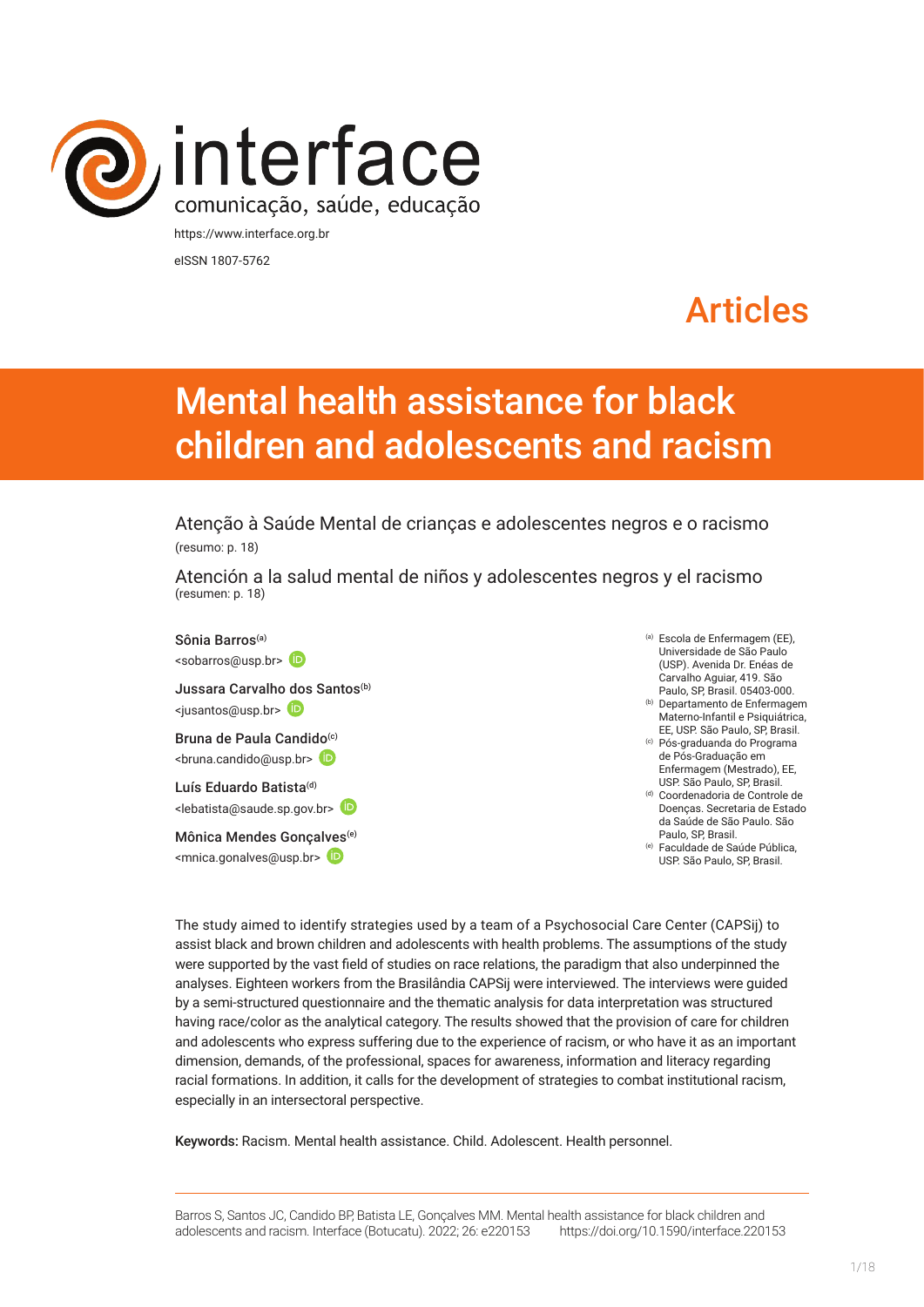## **Introduction**

**©** 

In recent years, the debate about racism and its relations to mental health has been gaining ground, although with delay, in the national and international scenarios. The literature has shown that racial discrimination has impacts on emotional suffering, stress, anxiety and depression $14$ .

Racism as a relationship of power and maintenance of privileges produces subjectivities and can generate psychological distress, affecting not only adults but also children and adolescents<sup>[5](https://paperpile.com/c/JEP7OC/ntix4)</sup>. Little is known about the assistance that is provided for black children and adolescents at Psychosocial Care Centers targeted at this population, known in Brazil as CAPSij.

There is a gap concerning racial processes in health studies and authors state that it is necessary to investigate the behaviors and conducts that formalize the handling of racial issues in the services, especially discrimination processes<sup>6-8</sup>. Although there are many studies about the assistance provided at CAPSij units, few of them focus on the racial theme<sup>9</sup>.

In view of the lack of studies about the racial dimension in the assistance provided for children and adolescents in mental health services, our research aimed to investigate the care processes targeted at this population, especially regarding the suffering engendered by racism, in its different dimensions, expressions and impacts. To achieve this, it analyzed the care delivered to children who attend a CAPSij and investigated the actions developed by the team to face racism.

Studies on social determination in health<sup>10,11</sup> highlight that social history and the place occupied by population segments in society, along with class, gender and race inequalities, can generate psychological distress<sup>12,13</sup>. This challenges the health service and health professionals to have an affirmative proposal for child and adolescent healthcare.

Such studies highlight that the services must be attentive to the complexity of people's lives and this involves "a micro-intervention in social micro-determinants["1](https://paperpile.com/c/JEP7OC/xTaLD)4 (p. 31). In other words, the mental health service should institute practices and create responses guided by the real needs of individuals and groups - needs related to the social determination of these subjects and of their health status<sup>10,11</sup>, encompassing emotional aspects<sup>[12,13](https://paperpile.com/c/JEP7OC/P9K6Z+oyb3R)</sup>.

The present study aimed to investigate the care delivered to black and brown children/adolescents in psychological distress, surveying actions performed by health professionals to identify the discrimination suffered by the service's users and to handle the impacts of racism.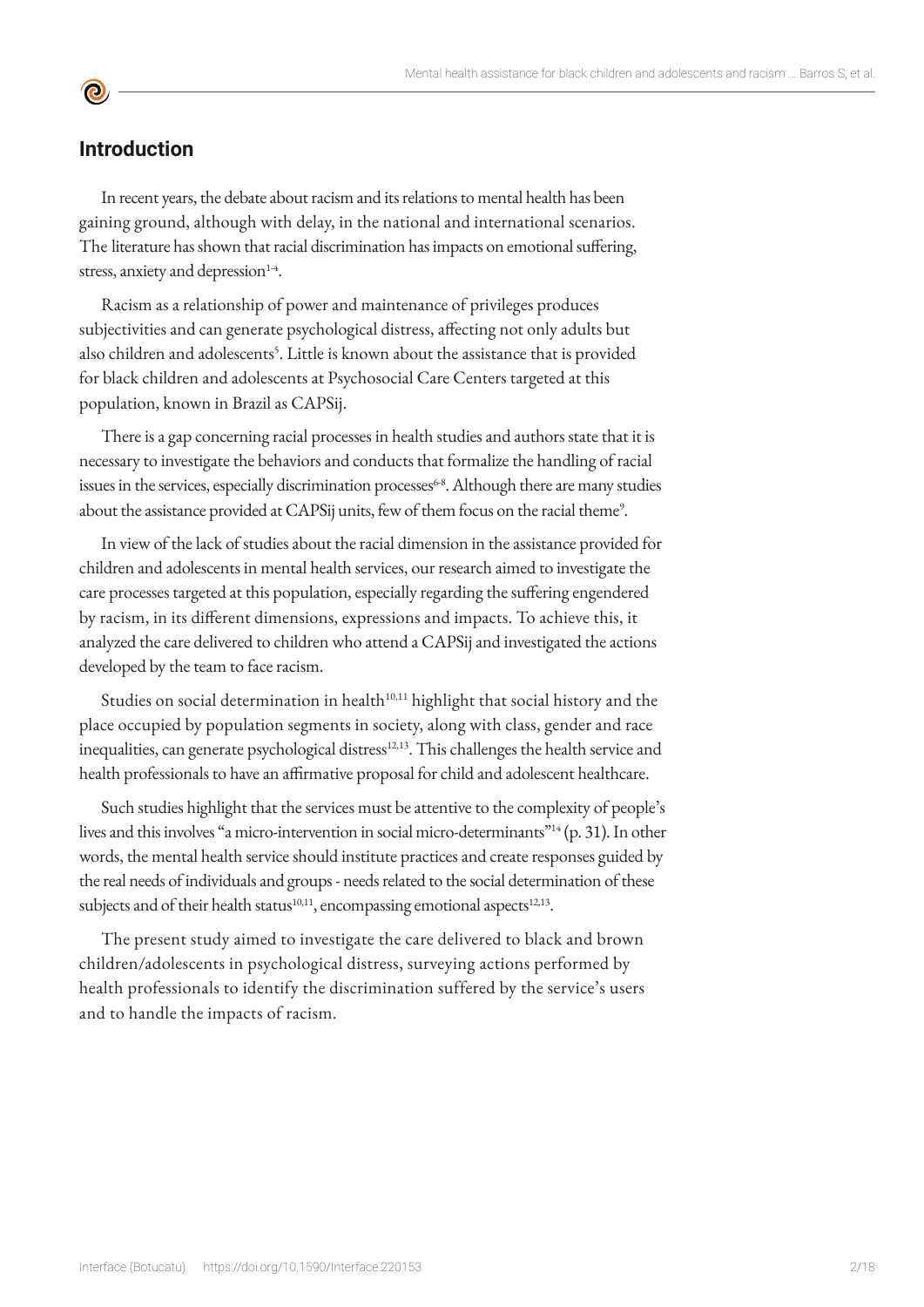

# **Methods**

#### **Theoretical-methodological framework**

This study's assumptions are supported by the vast field of race relations, the paradigm that also underpinned the analyses. Although the authors<sup>[15-1](https://paperpile.com/c/JEP7OC/haZ63+ypO9q+RSxai+9zdj1+URYva)9</sup> have different focuses, all of them i) treat race as an idea forged in modernity; ii) understand race as an arbitrary, socially constructed idea whose purpose is the exercise of power, and whose biological and/or naturalizing assumptions are fallacious; iii) view racism as a system of power and hierarchization that subordinates black (non-white) people and privileges white people around the globe; iv) emphasize the structural dimension of racism, the situation of inequality produced and verified between whites and blacks in all social domains and spheres; and v) consider that racism occurs and derives from a set of discrimination rules, practices and policies, explicitly assumed or not<sup>17</sup>.

For data systematization, the study employed the understanding of racism proposed by Werneck<sup>[12](https://paperpile.com/c/JEP7OC/P9K6Z)</sup>. To the author, racism can generate psychosocial effects of inferiority/superiority or actions/omissions, including its naturalization in institutions and in society.

### **Type of Study**

This is a descriptive-exploratory study with a qualitative approach. It was developed according to the Consolidated Criteria for Reporting Qualitative Studies (Coreq).

#### **Ethical aspects**

All the professionals who participated in the study were instructed about the research objectives and signed a consent document, according to Resolution no. 466/2012 of the National Health Council. The study was registered in a platform called *Plataforma Brasil* of the National Research Ethics Committee (CONEP) and submitted to the Research Ethics Committee, which approved it through protocol no. CAEE 80431917.7.0000.5392.

#### **Setting**

The research setting was one CAPSij with indirect management, that is, a service managed by a social health organization (OSS). The CAPSij is located in the North Zone of the city of São Paulo and its catchment area lies between the neighborhoods of Vila Brasilândia and Freguesia do Ó. This service was chosen because, at the beginning of 2017, its professionals requested us, the researchers, to conduct this study.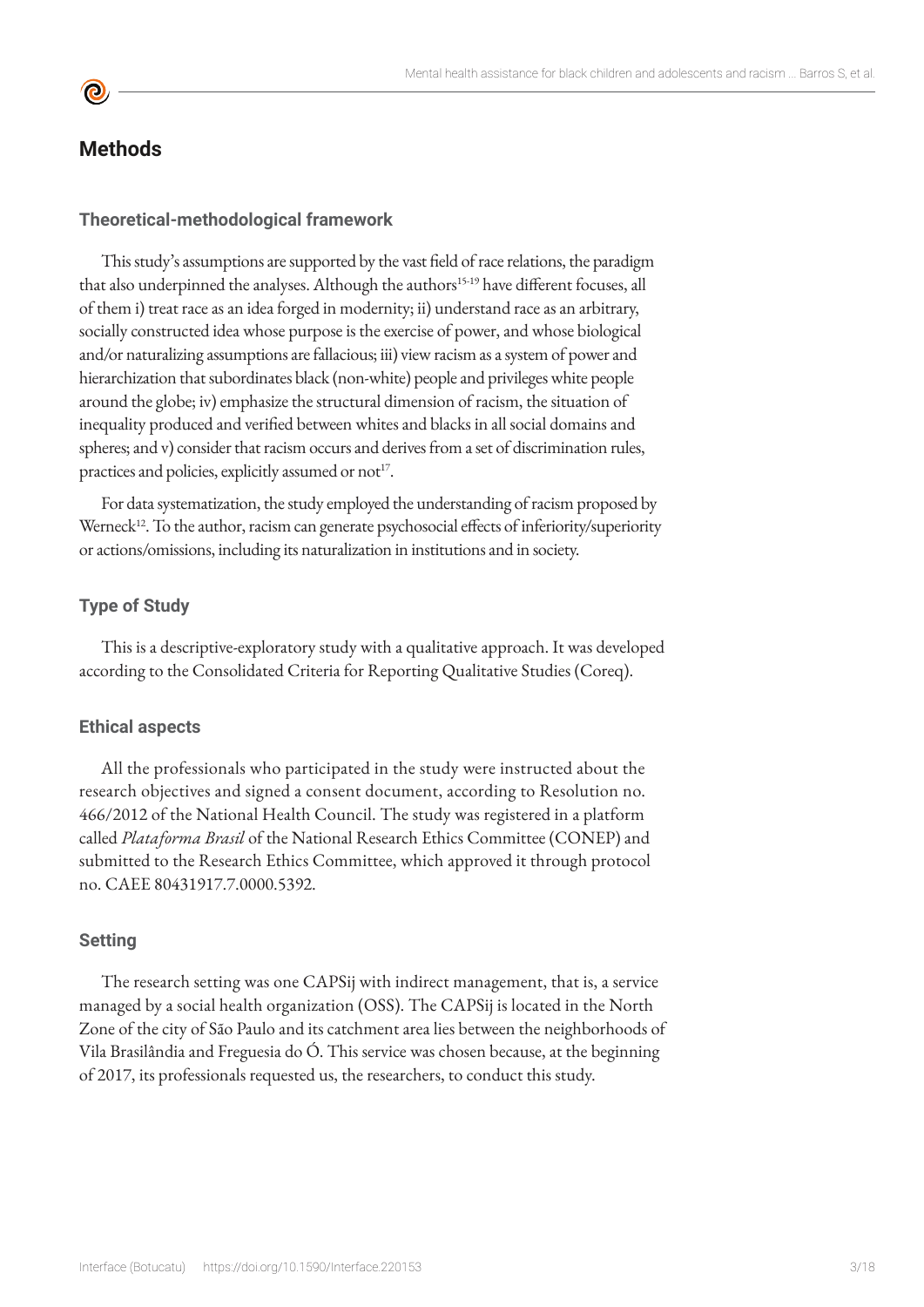The territory where the mental health service mentioned above is located has a population of 420 thousand inhabitants, and the service assists specifically children and adolescents up to 18 years old with severe mental disorders and/or who need daily follow-up. This CAPSij is open from 7 a.m. to 7 p.m. and can provide 220 health sessions per month. It offers psychotherapy or medication sessions, in groups or individually, with therapeutic activities, as well as home visits and family assistance. The unit has a multiprofessional team.

#### **Study participants**

**©** 

The target population was the healthcare technicians assigned to the black or brown children/adolescents of the CAPSij, considering the workers' availability to participate in the study in a certain period. The inclusion criteria established that the subjects would be technicians who had been assisting at least one black or brown user for at least one month before the beginning of data collection.

Eighteen professionals accepted to participate in the study, out of 23 eligible workers. Five professionals did not participate because they were on sick leave or on holiday in the data collection period, from April to June 2019. The technicians' mean age was 38.5 years,  $SD = \pm 10,517$ , minimum of 26 years and maximum of 59 years. They were predominantly women (15), white (9), and had a college degree (14). The professional categories are described in Frame 1.

| Professionals                      | N |
|------------------------------------|---|
| <b>Nurse</b>                       | З |
| Social Worker                      | 3 |
| Psychologist                       | 3 |
| Occupational Therapist             | 3 |
| Psychiatrist                       | 1 |
| Speech Pathologist and Audiologist | 1 |
| Nursing Technician                 | 3 |
| Pharmacy Technician                |   |

**Frame 1.** Professionals working at the Brasilândia CAPSij. São Paulo, 2019

Source: The authors.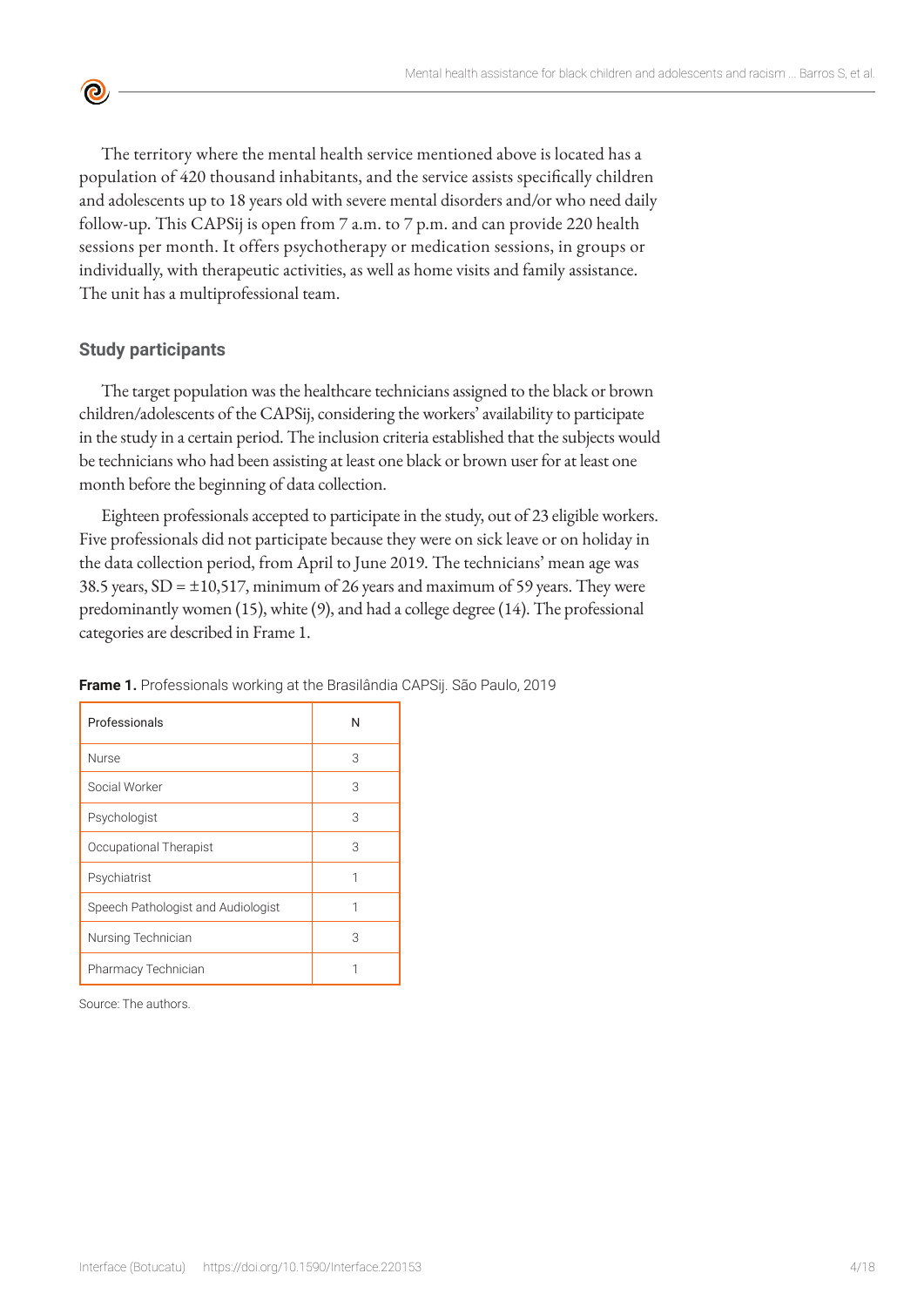#### **Data collection and storage**

A semi-structured questionnaire was used to collect the data, in order to guide the questions asked to the interviewees. The interviews with the technicians who assist black children/adolescents were digitally recorded and lasted 15 minutes on average.

They were conducted individually, according to the participants' availability, in private rooms at the service's premises, and were fully transcribed.

#### **Data analysis**

**©** 

For the qualitative data, we used the content analysis technique, whose objective is to identify meaning units to compose the empirical categories that would be analyzed $20$ .

In light of the initial objectives, the presence and repetition of themes in the collected material guided the definition of two empirical categories, called: "Describing the racism and discrimination suffered by child and adolescent users of the CAPSij" and "The care process in the CAPSij to handle the psychological distress produced by racism". They will be presented below, exemplified by thematic sentences extracted from the discourses of the interviewees, identified by sequential numbers from one to 18.

## **Results**

## **Describing the racism and discrimination suffered by child and adolescent users of the CAPSij**

The professionals report that the main types of violence that the children and adolescents suffer are physical and psychological (socioeconomic issues, racism, gender identity and rape), and that most users find it hard to talk about it.

It's still very difficult for people to name the racism situations they suffer. We have to help them understand what racism is in the sessions, after they are assigned to each one of us. (Interviewed 04)

Gender violence, psychological violence, rape, hypermedicalization, stigmatization due to race issues, transformation of racism into an individual problem of black children and adolescents. (Interviewed 16)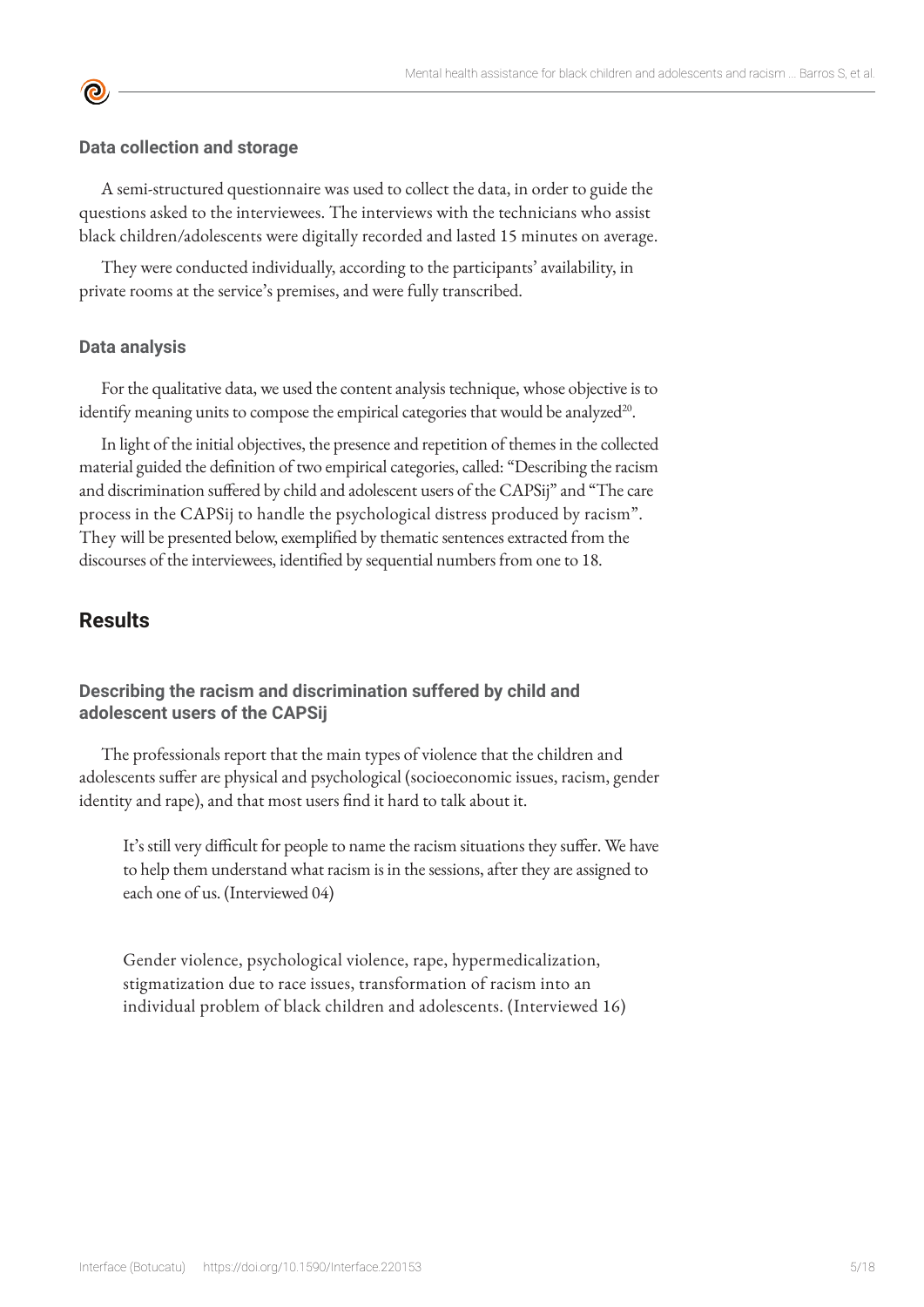The agents of the discriminatory and/or racist action are classmates, police officers and family members.

**©** 

At school, in health institutions, the police and their own family. (Interviewed 02)

I witnessed one mother talking to her child and saying he wouldn't get married, because it's very difficult for blacks to get married. (Interviewed 07)

Due to such aggressions, the professionals report there is discomfort and suffering among the children/adolescents, as their phenotypic characteristics give rise to jocular nicknames and discriminatory offenses.

Usually related to issues like curly hair, skin color, lips and jokes marked by racist roots. They frequently talk about discomfort and suffering in the groups caused by "non-acceptance" in the spaces they attend. (Interviewed 14)

The teenage girl, at a moment of great disorganization, drew herself as a white, blond woman with blue eyes; they ask me what they can do to become white. The teenager only identified with blond professionals. (Interviewed 16)

All the professionals stated that the users report on the facts mentioned above in individual sessions.

Mentioned in individual sessions. (Interviewed 17*)*

The insult is a particular form of discrimination that reports the "construction of a stigmatized social identity"<sup>[1](https://paperpile.com/c/JEP7OC/ypO9q)6</sup> and restitutes it. To the author, racial insults have the function of legitimating the power relations and social hierarchies built on the idea of race. As a power device, their purpose is to reiterate the allegedly inferior and innate order of the subordinate group and of the person who belongs to it; it is not only a way of defining and discriminating the other, but, above all, of reminding them of their inferiority and making them introject it. That is why the author defines the insult as "a ritualistic way of teaching subordination through humiliation [...]["16](https://paperpile.com/c/JEP7OC/ypO9q) (p. 42).

The answers also reveal that the discrimination situations occur mainly, or most commonly, at school.

They've told me they are called by racist nicknames by schoolmates or kids they play with on the street. They are bullied at school. (Interviewed 15)

In the classroom, the user was a victim of racism, requested the help of the principal, but was not heard. (Interviewed 09)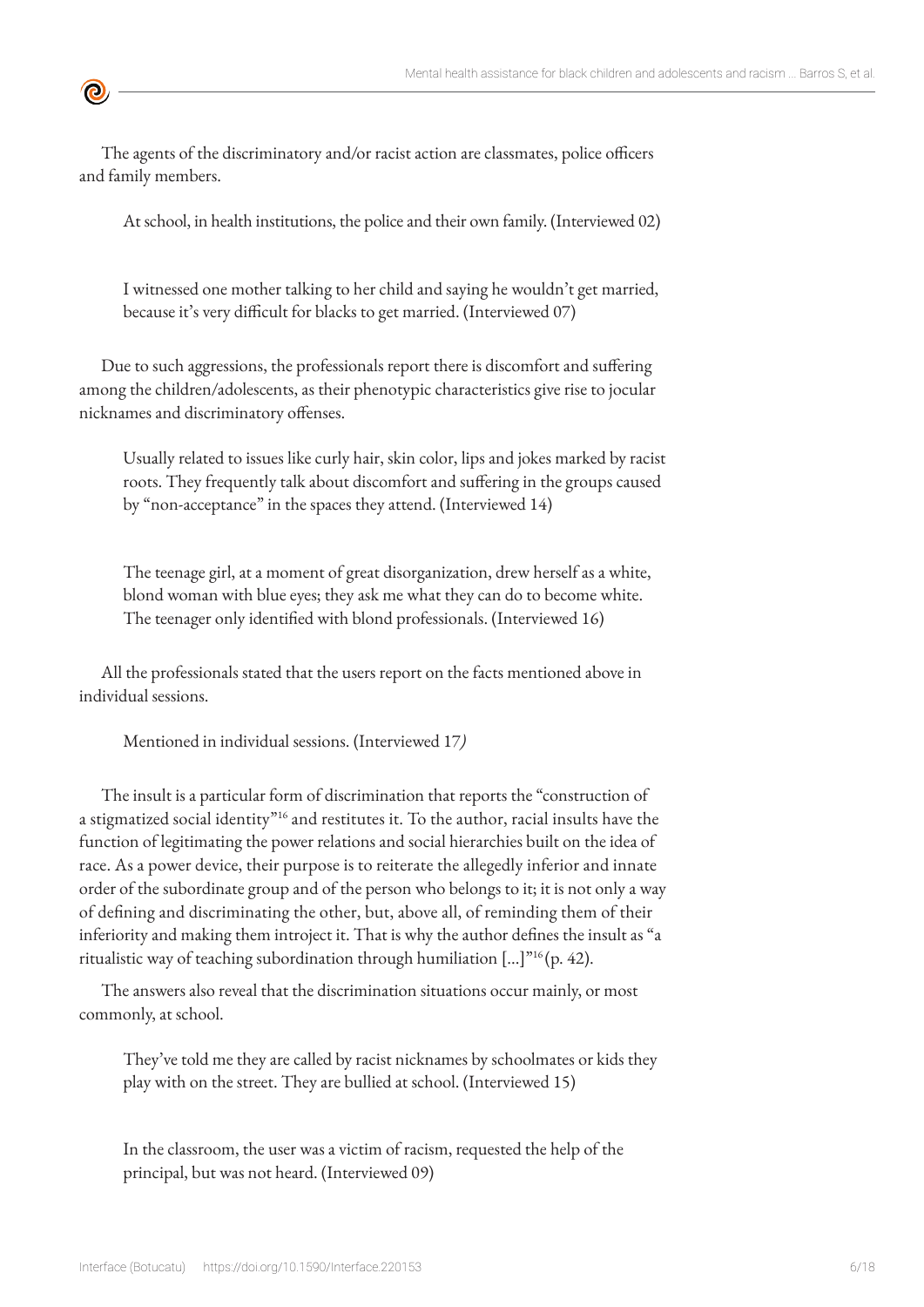In spite of the school's hegemony, other places, settings and circumstances were recalled by the professionals.

At school, in health institutions, the police and their own family. (Interviewed 02)

Two reports stand out because they reveal even more drastic suffering processes in relation to one's own raciality: one technician said a child told her that "if she could, she'd kill all of the black race", and another professional reported a child asked him "what she can do to become white". These discourses show a dimension of racism that Werneck<sup>12</sup> calls "introjected racism", outlining the psychosocial effects of this phenomenon, in its intrapsychic and subjective dimension.

# **The care process in the CAPSij to handle the psychological distress produced by racism**

## **Care Actions and Strategies**

 $\bullet$ 

In the CAPSij, a multiple and diverse set of actions and activities compose the mental health interventions. Table 1 displays the frequency of themes according to the sex variable.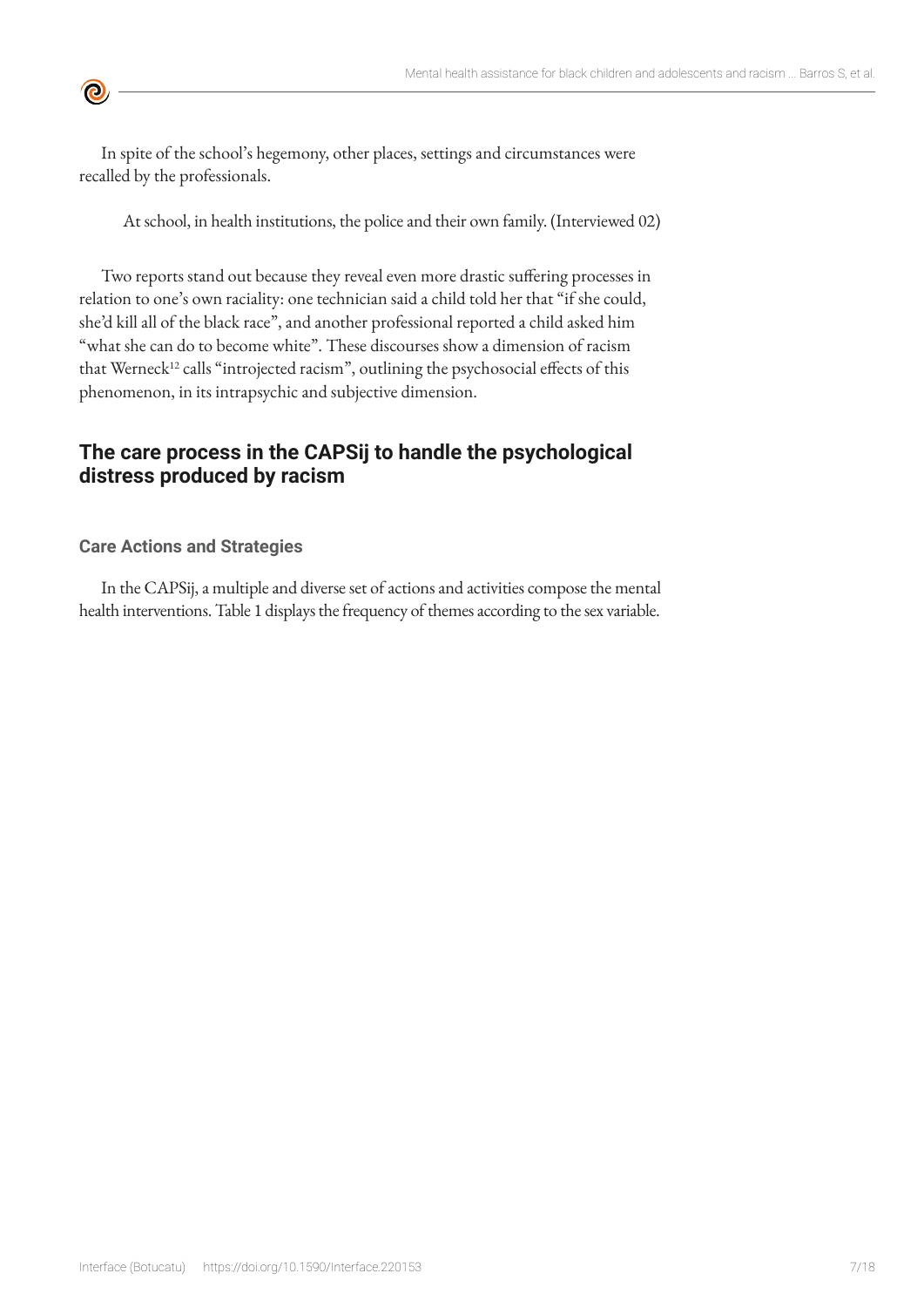**Table 1.** Distribution of the frequencies of the Brasilândia CAPSij health professionals' answers according to sex, race/color and level of schooling. São Paulo, April to June 2019.

|                                                                                                                                                                  | Answer           | Sex            |           |
|------------------------------------------------------------------------------------------------------------------------------------------------------------------|------------------|----------------|-----------|
| <b>Ouestions</b>                                                                                                                                                 | $(n=18)$         | $F(n=15)$      | $M(n=3)$  |
| 1) Have these users ever faced violence?                                                                                                                         | Yes<br><b>No</b> | 9              | 3         |
|                                                                                                                                                                  |                  | 6              | $\Omega$  |
| 2) Are these events registered in the child's/adolescent's medical records?                                                                                      | Yes<br><b>No</b> | 10             | 3         |
|                                                                                                                                                                  |                  | 5              | $\Omega$  |
| 3) Are these events part of the therapeutic plan?                                                                                                                | Yes<br><b>No</b> | $\overline{7}$ | 3         |
|                                                                                                                                                                  |                  | 8              | $\Omega$  |
| 4) Has any user mentioned any type of discrimination/racism occurring at                                                                                         | Yes<br><b>No</b> | $\mathsf{Q}$   | 3         |
| school, at home, at the CAPSij, on the street, etc.?                                                                                                             |                  | 6              | $\Omega$  |
| 5) Has any user mentioned that they do not like their skin color, nose, hair and/                                                                                | Yes              | 6              | 3         |
| or mouth?                                                                                                                                                        | <b>No</b>        | $\mathsf{Q}$   | $\Omega$  |
| 6) Inside the Brasilândia CAPSij, have you ever stimulated the children/<br>adolescents who use the services to access black recreational activities, cultural   | Yes              | 12             | 3         |
| spaces, books and/or dolls?                                                                                                                                      | <b>No</b>        | 3              | $\Omega$  |
| 7) Have there been any public figures/heroes/singers/famous teenagers among<br>the objects used for the Individual Therapeutic Project (ITP) activities with the | Yes<br>No        | 6              | 3         |
| black children/adolescents?                                                                                                                                      |                  | $\mathsf{Q}$   | $\bigcap$ |
| 8) Is there any event/festivity related to the black/African culture at the                                                                                      | Yes<br><b>No</b> | 15             | 3         |
| Brasilândia CAPSij?                                                                                                                                              |                  | $\overline{0}$ | $\Omega$  |
| 9) As a Technician who assists a black child/adolescent at the CAPSij, have you                                                                                  | Yes              | 12             | 3         |
| ever considered any action related to the race/color item in the ITP?<br><b>No</b>                                                                               | 3                | $\Omega$       |           |
| 10) Have professionals, the child/adolescent and family participated in the<br>design/development of the ITP in the last 6 months?                               | Yes              | 14             | 3         |
|                                                                                                                                                                  | <b>No</b>        | $\Omega$       | $\Omega$  |
|                                                                                                                                                                  | I don't know     | 1              | $\Omega$  |
| 11) In your opinion, is the ITP put into practice?                                                                                                               | Yes              | 14             | 3         |
|                                                                                                                                                                  | <b>No</b>        | $\mathbf{0}$   | $\Omega$  |
|                                                                                                                                                                  | I don't know     | 1              | $\Omega$  |

Key: F (female), M (male).

ര

Source: Questionnaires answered by the professionals.

We found that the CAPSij professionals develop many antiracism actions, but such actions do not compose the Individual Therapeutic Project (ITP) on a regular basis, nor are they described in the children's and adolescents' medical records. Only one of the participants answered he did not consider including actions related to the theme in the ITP nor describing them in the users' medical records.

The participants stated there were, in the institution, events referring to the black/African culture. Some reports are: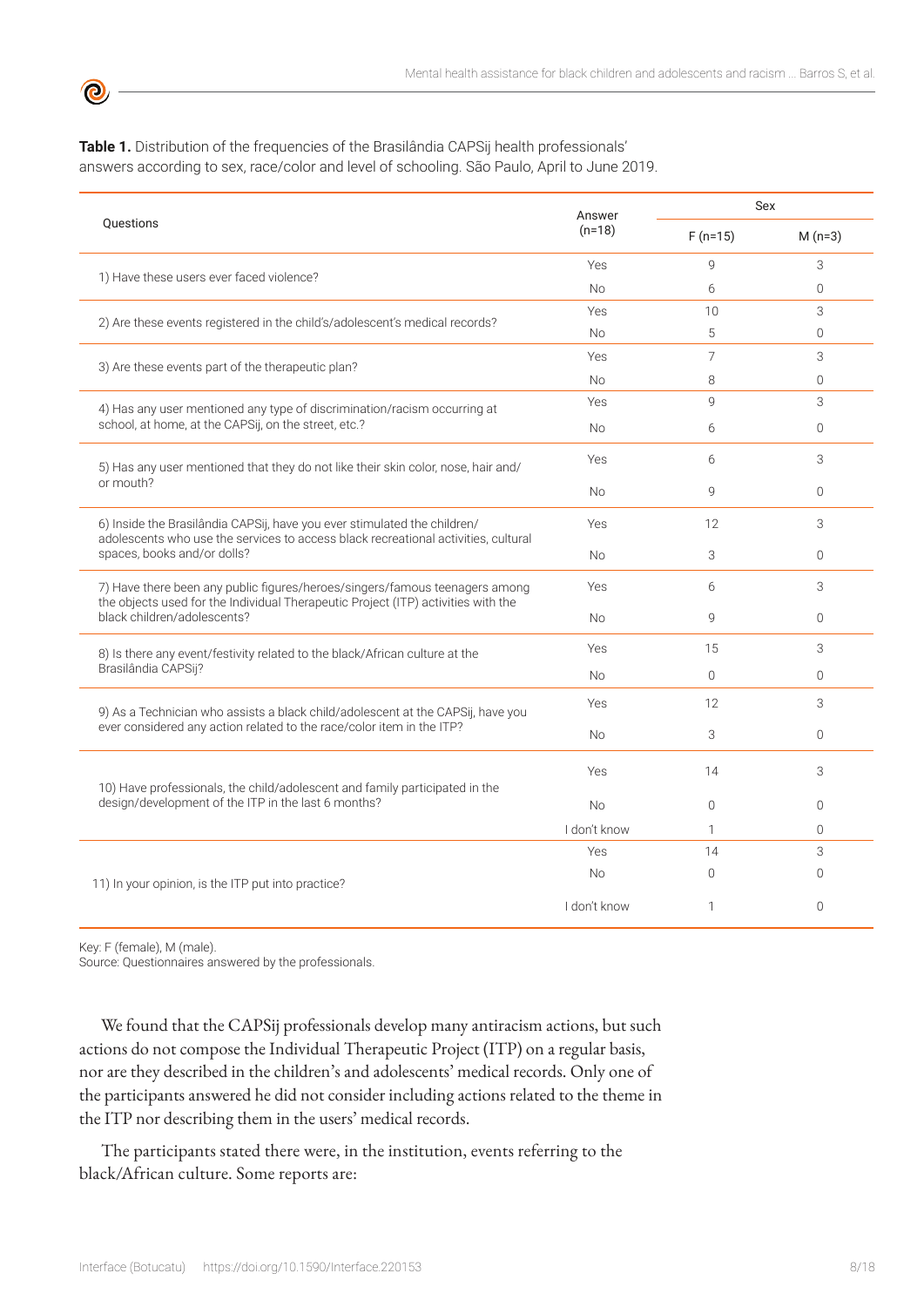We stimulate participation in activities like slam, rap, funk, street dance, actions targeted at the territory, and race and economic issues. We try to create references/positive identification, we talk about racism, about miscegenation in an interracial family. (Interviewed 11)

<u>ල</u>

Discussions about feelings, movies, inclusion in spaces of care that approach this theme and refer users for treatment at the Institute AMMA Psique e Negritude. Inclusion in dance spaces for youths, African-Brazil Museum, discussion of religious themes of African origin, hair braiding course, graffiti symbolizing blackness, self-portrait activity. (Interviewed 13)

The centrality of an antiracist agenda in which anti-racist activities are concentrated in the month of November reveals, at the same time, the program's adherence to the date and a gap in such adherence or in combating racism in other months, moments, spaces or activities. Therefore, the preeminence of 'November' can indicate a certain difficulty of the team in approaching the theme in a transversal way or in including it daily and/or spontaneously in the routine of the services and of the institution. This is evident in the reports below:

Every year we offer different activities, in the month of November, related to Black Consciousness and promote longitudinal discussions approaching this theme. (Interviewed 13)

Last year, many events were held in the month of November [conversation circles, people from the black movement came here to promote discussions, inclusion, appreciation]. (Interviewed 18)

In relation to recreational and leisure activities, the professionals cited examples: wheatpaste with black people, black and Abayomi dolls, visits to the African museum, festivities, books, drawings, public figures, discussion, conversation circle, promoting a discussion between professionals and therapeutic groups, story books, presentation of references of the black culture highlighting elements of such culture. Offering a black doll is the most cited stimulus and it emerges, repeatedly, from the professionals' reports.

Although our research did not aim to assess the effectiveness of such interventions, the reports below provide some clues: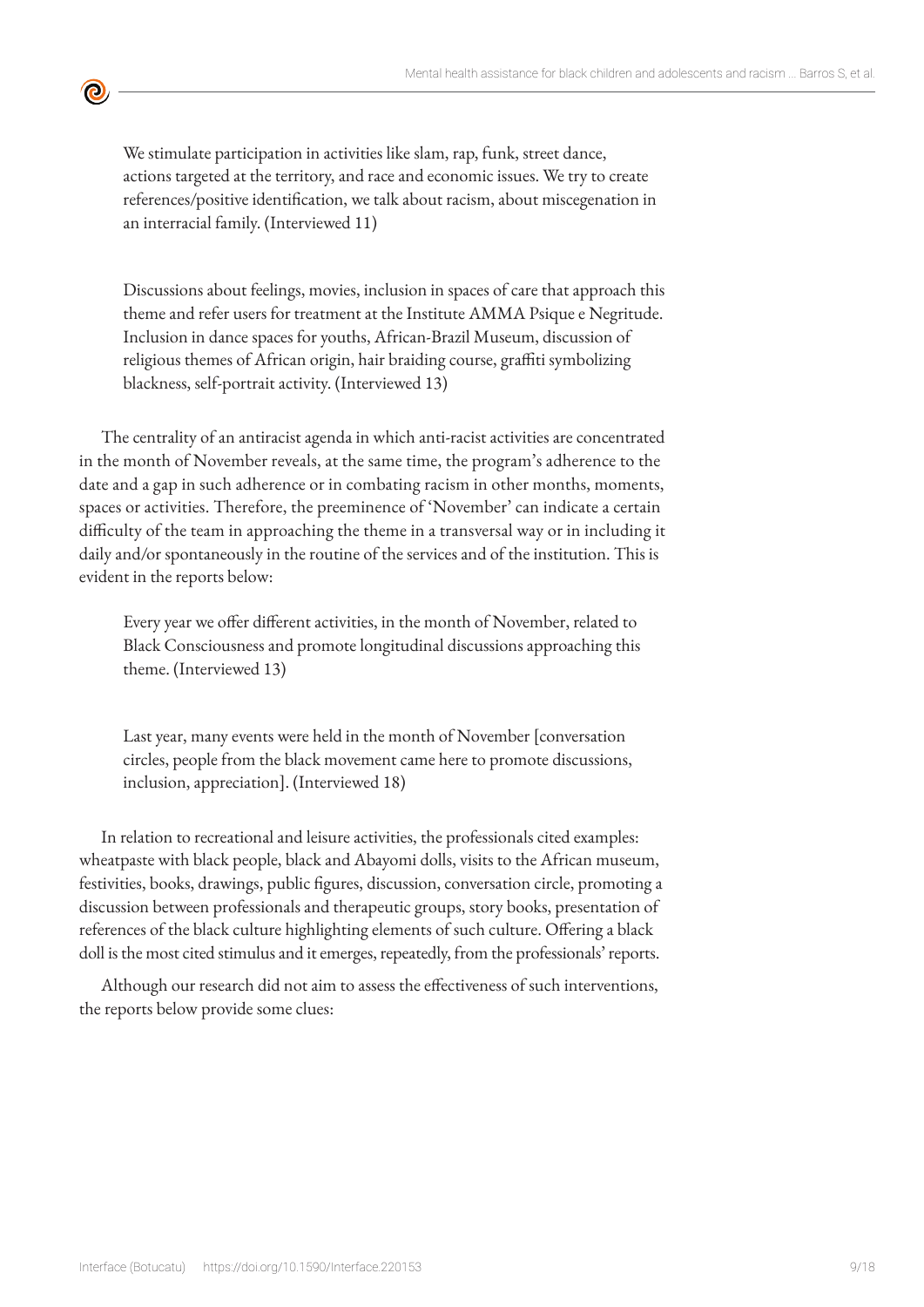In the group, we brought texts with biographies of black personalities - renowned people - and they were amazed and happy because they didn't know them and, thus, they were able to talk about feelings related to racism. (Interviewed 14)

It's awesome to see their reactions of amazement when they realize there are heroes who are black like them. (Interviewed 01)

The proposed intervention proved to be an efficient resource to open spaces of expression and dialog about these subjects' experiences regarding the race issue, as people who suffer racism. In this sense, it is important, first of all, to highlight a discourse in which the approach to and the facing of racial issues emerge related to their effectiveness. Secondly, it is important to show a way of working with race issues and the suffering they cause to black people, revealing possibilities for tackling this phenomenon in health institutions. This becomes more relevant in view of the professionals' perception that talking about this experience can be hard for users - all of them stated that the reports of discrimination emerged during individual sessions.

# **Discussion**

<u>ල</u>

The actions of the professionals of the mental health community service for children and adolescents in the North region of the city of São Paulo have converged with the National Mental Health Policy in force until 2015 and, also, with the concept of psychosocial rehabilitation. The professionals develop activities that contribute to social inclusion<sup>[21](https://paperpile.com/c/JEP7OC/wwt9e)</sup> and to the deconstruction of prejudices and stigmas<sup>22</sup> - more precisely, to face the effects of racism. Such actions go beyond the walls of the institution, which is defended by the psychosocial care model.

Most of these actions are cultural; for example, the making of Abayomi dolls, participation in and promotion of events related to the African culture and black beauty. They foster the deconstruction of racism and the recognition of the black identity in November (the month of Black Consciousness). However, not all the actions are included in the ITP, nor described in the children's and adolescents' medical records.

Nevertheless, we must consider the idea, which underlies the discourses, that offering black characters can constitute an antiracist practice. Promoting access to black characters is an action situated in the field of interventions for the "construction of a positive racial identity", when we think about blackness<sup>1[9,23](https://paperpile.com/c/JEP7OC/URYva+PXx73)</sup>.

The analysis of the answers shows there is repetition, similarity or convergence between institutional activities and therapeutic or clinical actions. Many examples mentioned as activities of the CAPSij coincide with examples cited in the activities proposed in the ITP. Thus, our data reveal that the participants do not differentiate between institutional actions aimed at facing racism and those related to clinical practices - although in a broader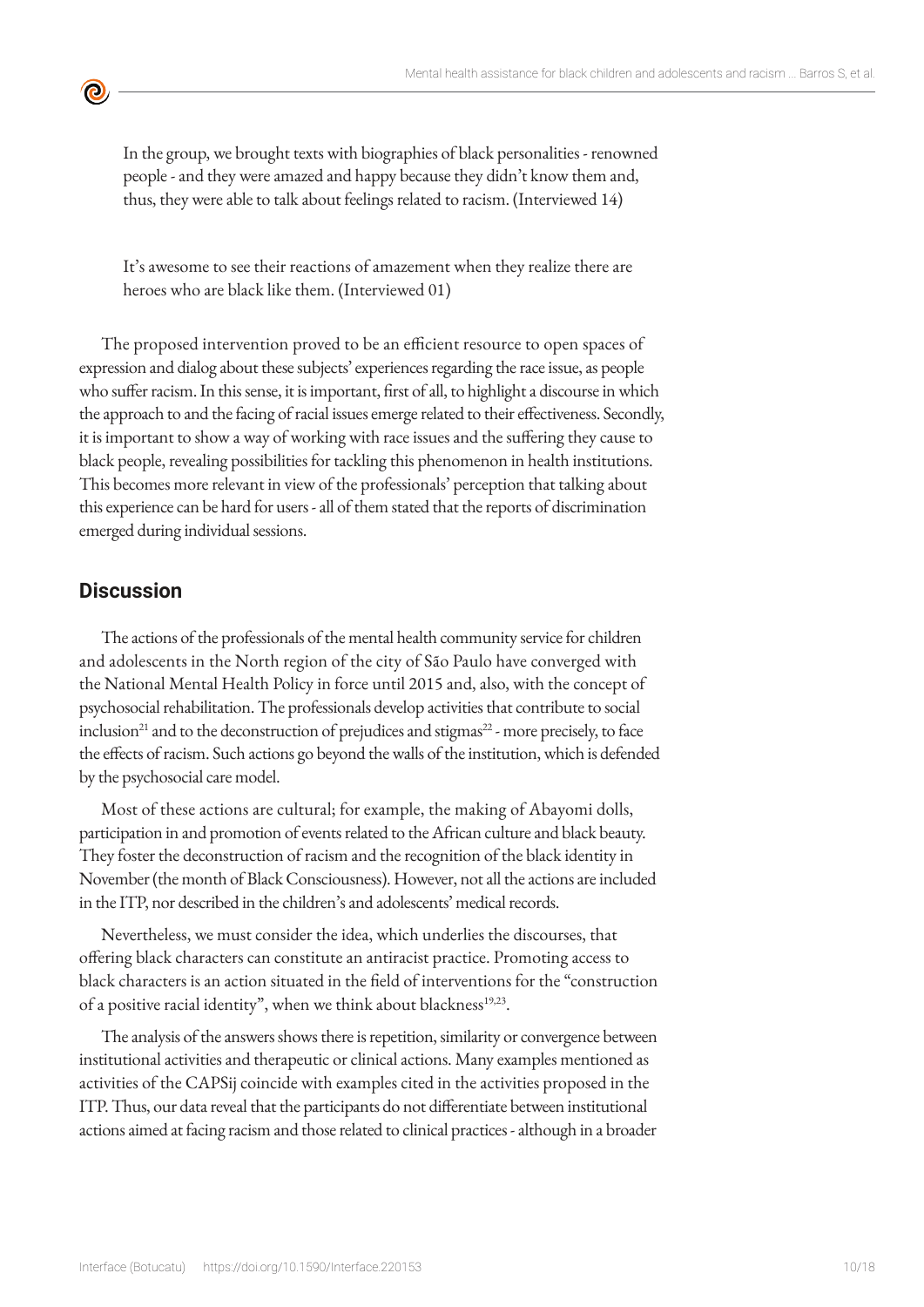perspective - for handling the suffering caused by discrimination experiences. Offering a black doll, going to a museum, for example, are 'means' activities, whose 'end' - it is hoped is the opening of dialogs or possibilities of expression about the theme.

<u>ල</u>

Some fragments of the discourses disclose the introjected racism. Such discourses demand an analysis not only of this phenomenon, but, mainly, of how the professionals see these adolescents. One professional mentions that one teenage girl identifies exclusively with blond professionals. Another infers that a child fell into depression because she does not like her hair. Lastly, another worker reports that one teenage girl drew herself as a white, blond girl with blue eyes at a moment of disorganization. When a technician was asked if she had ever stimulated access to black spaces and recreational activities, she answered that one child did not want to play with the black doll the technician offered.

Although the context of each circumstance is not depicted in the reports, there is an interpretative leap on the part of these professionals: they did not investigate if other factors may have influenced such behaviors. Instead, what emerges is a tacit understanding, established a priori, that these processes refer exclusively to race or racism, and, even more importantly, to the introjection of racism by these subjects.

These other elements, essential to this type of analysis or statement, are fundamental and reveal the relentlessness of the racialization processes: they make any attitude of black people be seen as an expression of their raciality. This process is described as presumption, that is, a pre-established - and socially constructed - understanding that individuals classified into a racial category present certain qualities, characteristics and/or behaviors<sup>[21](https://paperpile.com/c/JEP7OC/PZdqK)</sup>. Such expectations, molded within a social model built on the idea of race, operate, therefore, in two simultaneous and inseparable planes: that of racial attribution and that of imputation of certain characteristics because of such attribution.

Thus, one delimits a person within a race and infers in them, due to race, a specific or particular way of being, which, in this case, is related to weakened self-esteem, introjection of racism, acceptance of racialist presuppositions or self-hate.

Evidently, the researchers did not investigate whether the professional had asked the child if she did not like dolls, if she preferred other toys, if she rejected the offer because that professional was not the one that had been assigned to her.

Such discourses and the interpretations contained in them tell us about whiteness and about white people's strategies to maintain power: that racism and the deleterious effects of racial domination can only be assumed in certain determined conditions, one of them being the blaming of blacks for such processes<sup>[2](https://paperpile.com/c/JEP7OC/D57iE)3</sup>. Furthermore, according to the author, this type of demand reveals an exoneration maneuver typical of whiteness, which favors this system of power by concealing the active role played by white people in discrimination processes - a role played from the privileged racial place they occupy in the dynamics of social relations. The idea of introjected racism ends up naturalizing the constructed inequalities, even though in the symbolic level, and strengthens, in an indirect way, the idea that racism is a problem of black people.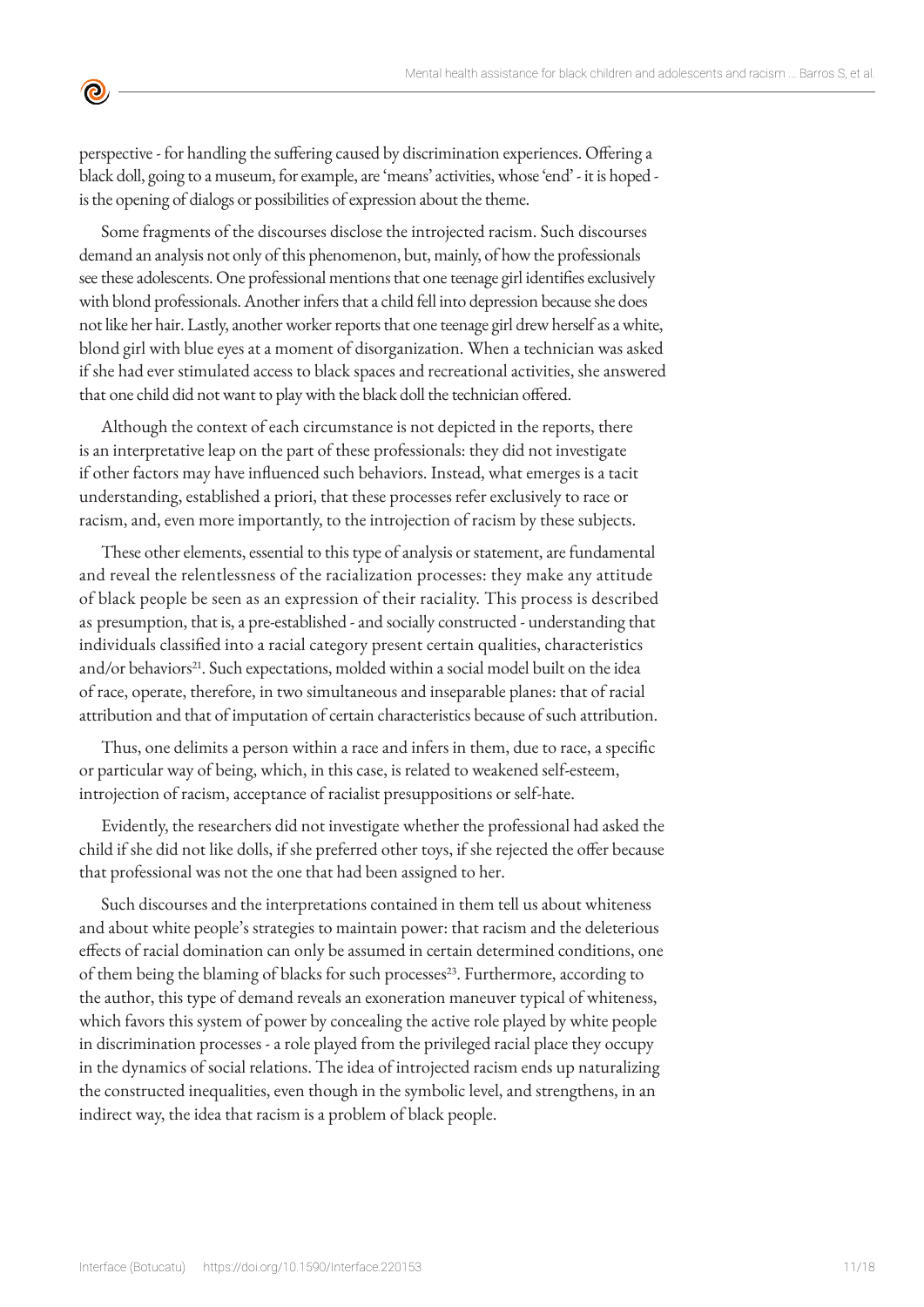Moreover, no discrimination situation was reported inside the service, that is, in the CAPSij: neither among the children and adolescents, nor by the professionals in relation to the children and adolescents. However, the literature has shown that the area of health is a privileged field for the observation of racial discrimination processes<sup>7,24</sup>. Therefore, this absence can reflect the dynamics of racial relations in the field of health: professionals assume the occurrence of discrimination only when it happens elsewhere, at other services, in other bonds and relationships in which they are not directly involved, implicated or observed<sup>25</sup>.

One of the answers to this question deserves to be highlighted: one worker says that the children and adolescents report discomfort or annoyance 'due to the non-acceptance of their features by the others'. This fragment is important because it points to a certain form of race consciousness - both on the part of the professional and of the children/ adolescents in question. On it is imprinted a way of thinking about racism, its experience and appropriation, and about the deriving phenomena, like self-image construction, as processes that do not have centrality in the subject and are neither hermetic nor intrinsically intra-subjective; rather, they are dialogic and dialectic, and replace 'does not like their features' with 'does not like that people do not like their features'.

This operation subverts the idea of introjected racism, as a form of naturalization of black people's non-acceptance of themselves, and repositions it in the sphere of discrimination. Consequently, it places racism - and racists - on the center of the debate about non-acceptance, suffering or any other negative event caused by racism and by this particular modality of discrimination: the racial insult.

Finally, our data show that the education of human resources is still advancing slowly when it comes to the racial theme as, in view of all that was presented above, we verified the existence of a theoretical-practical gap in the professionals' praxis. Thus, public policies and services have the duty of enforcing Human Rights, enabling the equitable access of black and brown people<sup>26</sup>. To conclude, we understand that it is necessary to institutionalize the antiracist culture in the education of human resources and in the professional exercise, in this space by means of permanent education, with the purpose of overcoming silence, racial discrimination and racism.

# **Final remarks**

<u>ල</u>

The study shows that racial issues have been present in the professionals' reflection, in the health work and in the institutional agenda of this CAPSij in the city of São Paulo. Although it is not possible to make generalizations about this process, it certainly can be considered the result of a set of initiatives, actions and policies in the sphere of blacks' health and of the National Policy for the Comprehensive Care of the Black Population, indicating concrete expressions of their occurrence in the healthcare services. However, this is still incipient in the area of mental health, whose policies, made in recent decades, have ignored racism as a determinant of mental illness.

As a whole, the discourses show that intersectoral actions grounded on this guideline and aligned with this health work proposal still emerge in an incipient and isolated way. The participants hardly mentioned initiatives of partnerships between the service and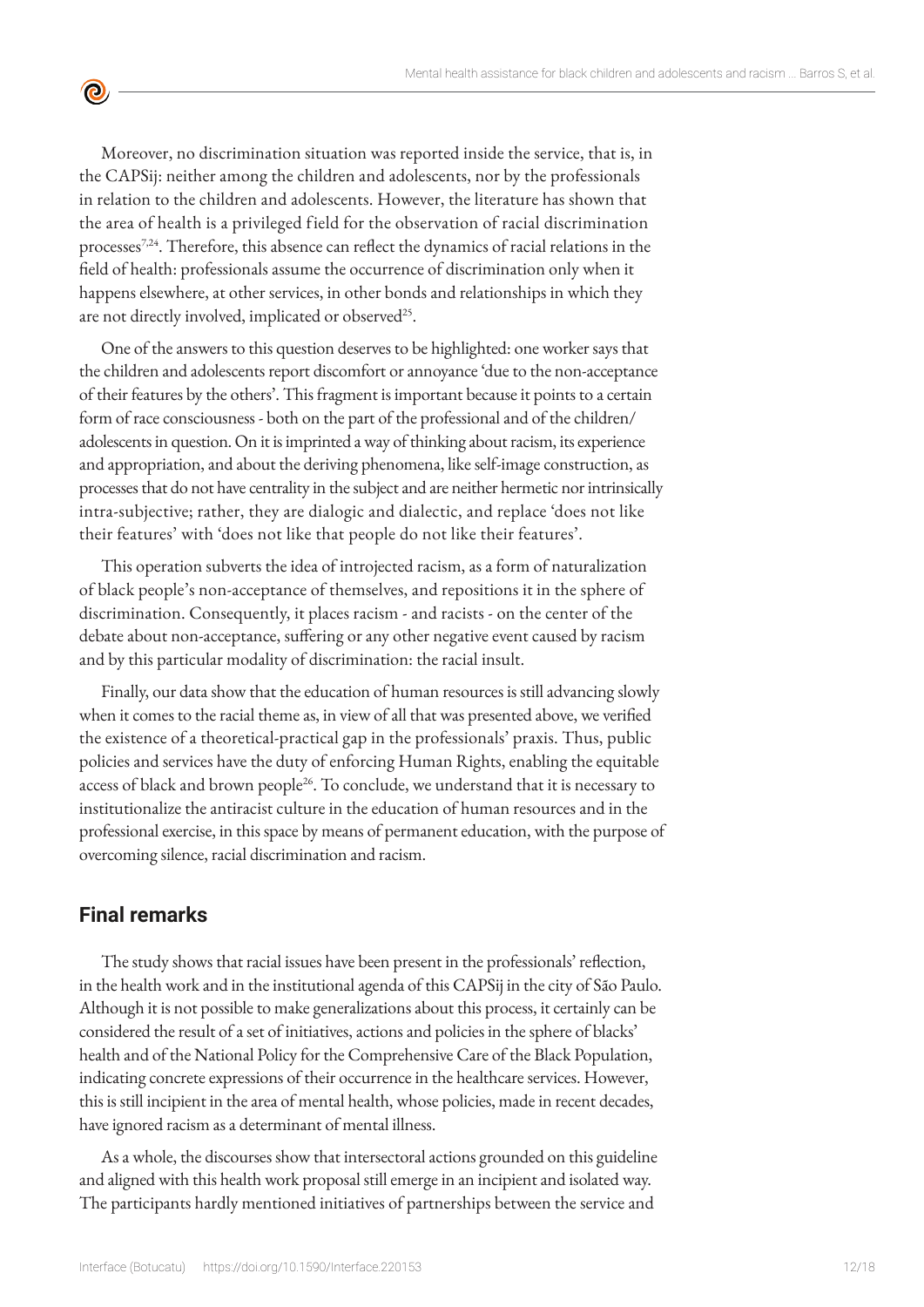different social or community segments and sectors; instead, what prevailed were reports on the knowledge they (the professionals) have of the discrimination that children and adolescents suffer on the street, with the police, at home and at school. Intersectoral actions are important, as they foster and potentialize social participation - a fundamental principle of the Brazilian National Health System - and open the possibility of extending the fight against racism to the spaces and places where it emerges, bearing in mind the singular and particular dimensions of discrimination and racism.

<u>ල</u>

The lack of differentiation and the omissions observed in the care strategies are important materials for analysis. They enable to see that it is difficult to characterize the work that is guided by antiracism in the field of health and in different CAPSijs; it is hard to guide actions by the purposes without signifying them beforehand nor imprisoning them in pre-established racial or antiracist meanings; and that it is difficult to handle racial issues and the suffering deriving from them under the dialectic contradiction between the preventive and curative paradigms.

The silent manifestations are fundamental objects of investigation, mainly because they unveil what happens in a non-explicit way: the implication of the professionals in discrimination processes. Silence is an important domination strategy to the maintenance of racial systems. Thus, this is an important analytical tool to examine the dynamics of racial relations in health, especially regarding the practices and reports of professionals, in which the contents emerge, many times, through absences, omissions and silences $24$ .

Therefore, the results show that reinforcing the guidelines and measures that have already been discussed in the field<sup>[27-](https://paperpile.com/c/JEP7OC/MN9h+zAJJ+UJE5)29</sup> continues to be important and necessary, such as:

- Collecting the race/color information as an operation that involves an interrogation and, therefore, a question, that must not be restricted to the administrative offices of the health services, nor happen only in the first session; rather, it must take place throughout the development of the set of healthcare actions, which must be constructed according to such information;
- Improving the institutional mechanisms for the register of interventions, necessary for the assessment, reformulation and production of health policies. In addition, it is necessary to register all the performed activities so that managers can share, publish and disseminate the results of such experiences, and assess their efficacy - a foundational strategy to combat racism;
- Identifying and mapping partners in the territories: associations, entities in the community, cultural collectives and groups; partnerships that are necessary to the implementation and development of intersectoral policies and to the strengthening of antiracist strategies in the territories;
- Promoting longitudinal interventions, distributed throughout the year, instead of concentrating them in one single month, so that they can be present in the daily routine of the service;
- Prioritizing the discussion of racism in schools, the place of greatest evidence of racial discrimination.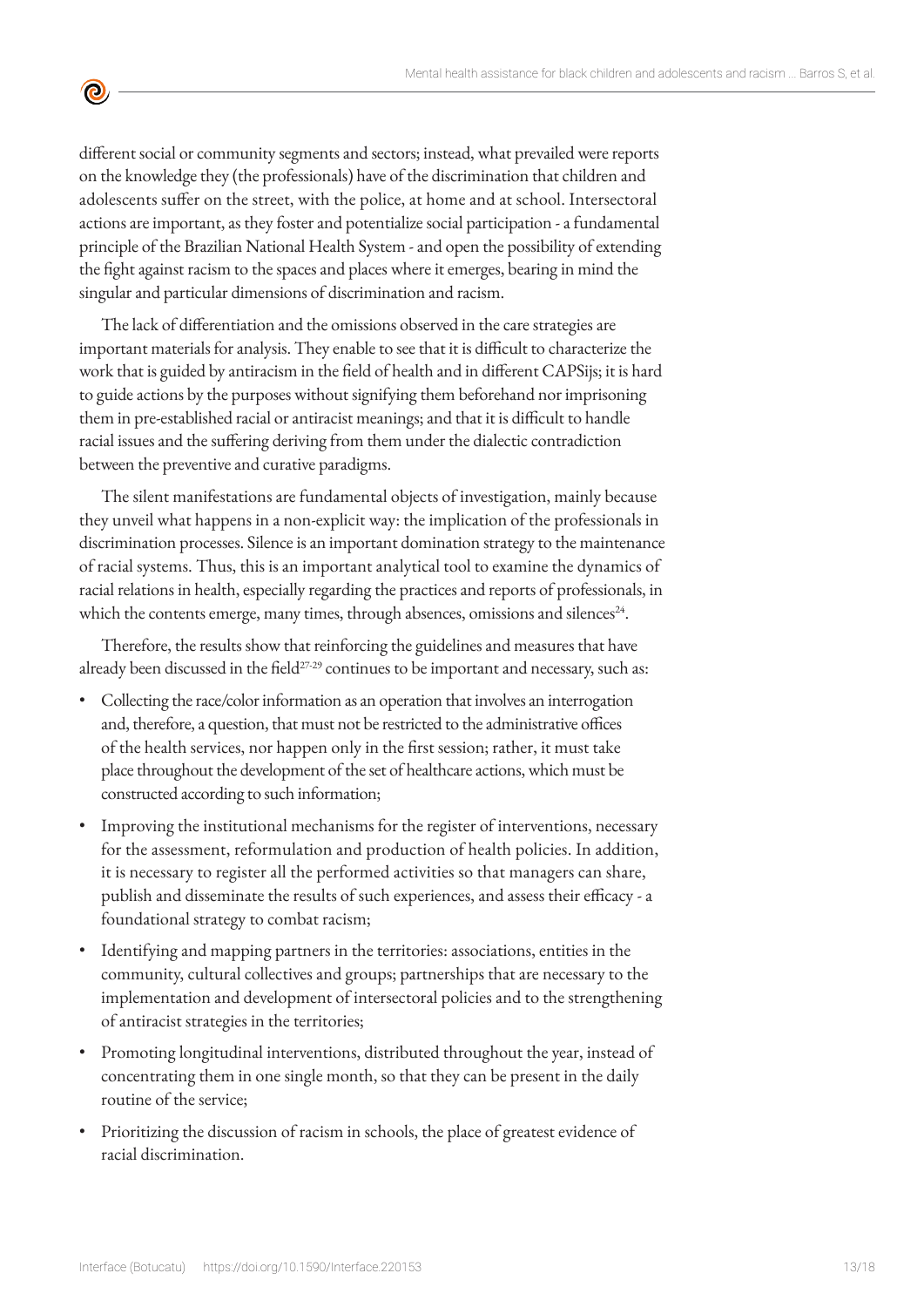Thus, the study provides clues about the inclusion of the black population's healthcare agenda in the mental health services and, above all, about the frameworks that have supported the dialogs between these areas. It depicts a perspective of the implementation of racial issues exclusively in the month of November, in a non-transversal way, through isolated actions that lack continuity. Due to this, our research helps us understand, specifically, in what way the matter is approached, revealing challenges that need to be overcome by professionals and managers.

It is worth highlighting the report of a successful experience, which also emerged from the discourses. The success derives from the fact that the proposed intervention facilitated the children's and adolescents' active and explicit oral expression about the theme, as they talked about their suffering. This meets a demand of elaboration of the racial conflicts experienced by the subjects.

We believe that it is necessary to enhance the permanent health education that is offered to the professionals, both from the service analyzed here and from other services, with the purpose of resolving the curricular weaknesses of the health courses that educate professionals without the necessary knowledge to search for, explore and question the psychosocial effects of racism. From this derives the importance of a multicultural pedagogy<sup>25</sup>, in which minorities are highlighted and there is cultural plurality.

The authors of the present study suggest that future research should analyze and assess care processes and the results of anti-discrimination actions, both in the CAPSij investigated here and in other mental health services that provide care for children and adolescents.

# **Study limitation**

 $\bullet$ 

The research was carried out at one single mental health service of one Brazilian city; therefore, it is not possible to generalize its results. Another possible limitation would be the selected instrument and the duration of the interviews, which might have affected the quality of the results.

# **Contributions to the area of nursing, health or public policy**

This study offers elements to understand the severity of the effects of racism on health and the need for interventions in the particular, singular and structural dimensions, as well as the need to develop intersectoral policies to combat this inequity.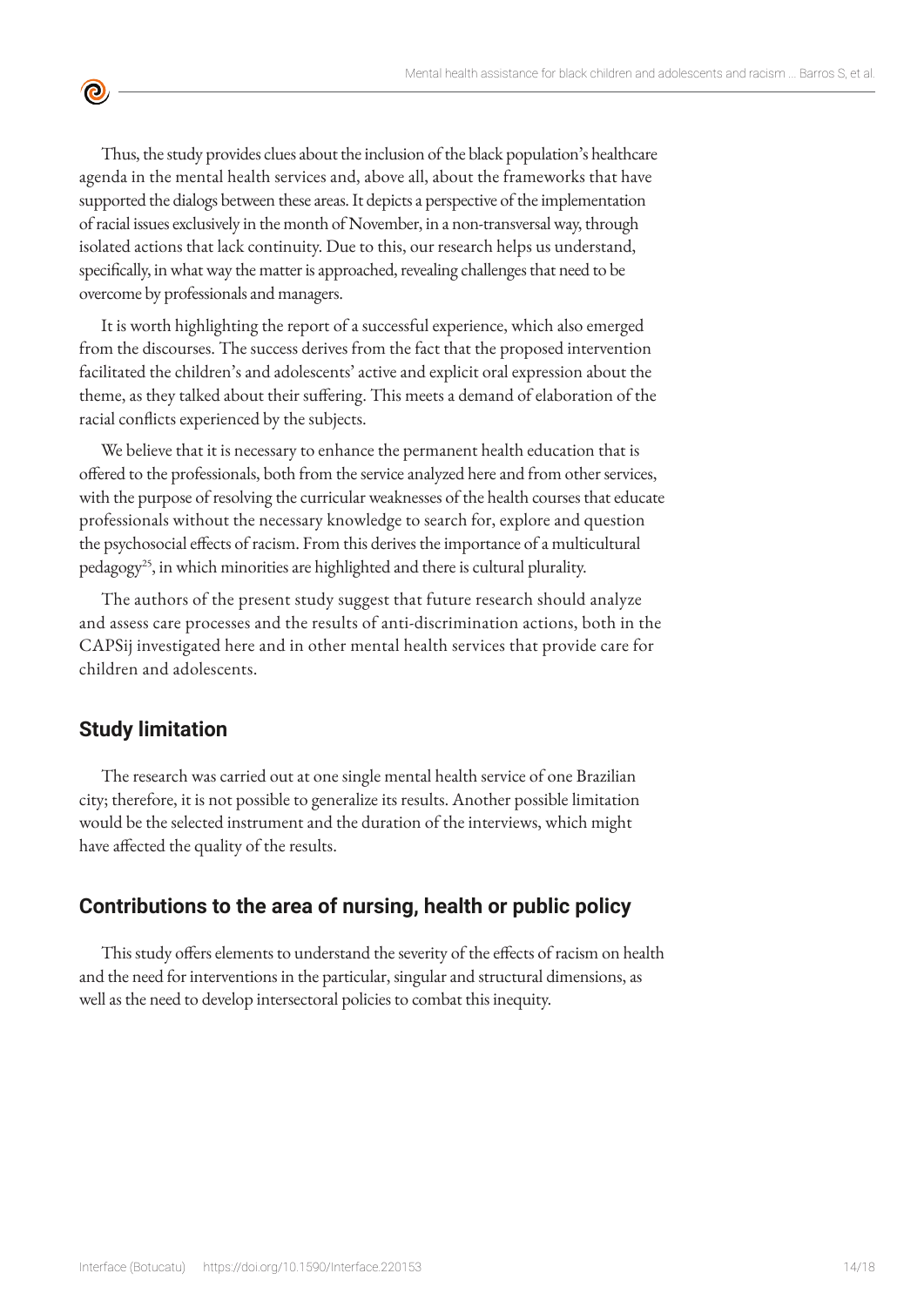## Authors' contribution

All authors actively participated in all stages of preparing the manuscript.

## Funding

**©** 

This study was funded by the São Paulo Research Foundation (Fapesp), process no. 2018/07251-2.

## Acknowledgement

To the Psychosocial Care Center for children and adolescents of Brasilândia.

## Conflict of interest

The authors have no conflict of interest to declare.

#### Copyright

This article is distributed under the terms of the Creative Commons Attribution 4.0 International License, BY type (https://creativecommons.org/licenses/by/4.0/deed.en).



**Editor** Rosana Teresa Onocko Campos **Associated editor** Alberto Rodolfo Velzi Diaz

**Translator** Carolina Siqueira Muniz Ventura

**Submitted on** 08/10/21 **Approved on** 02/17/22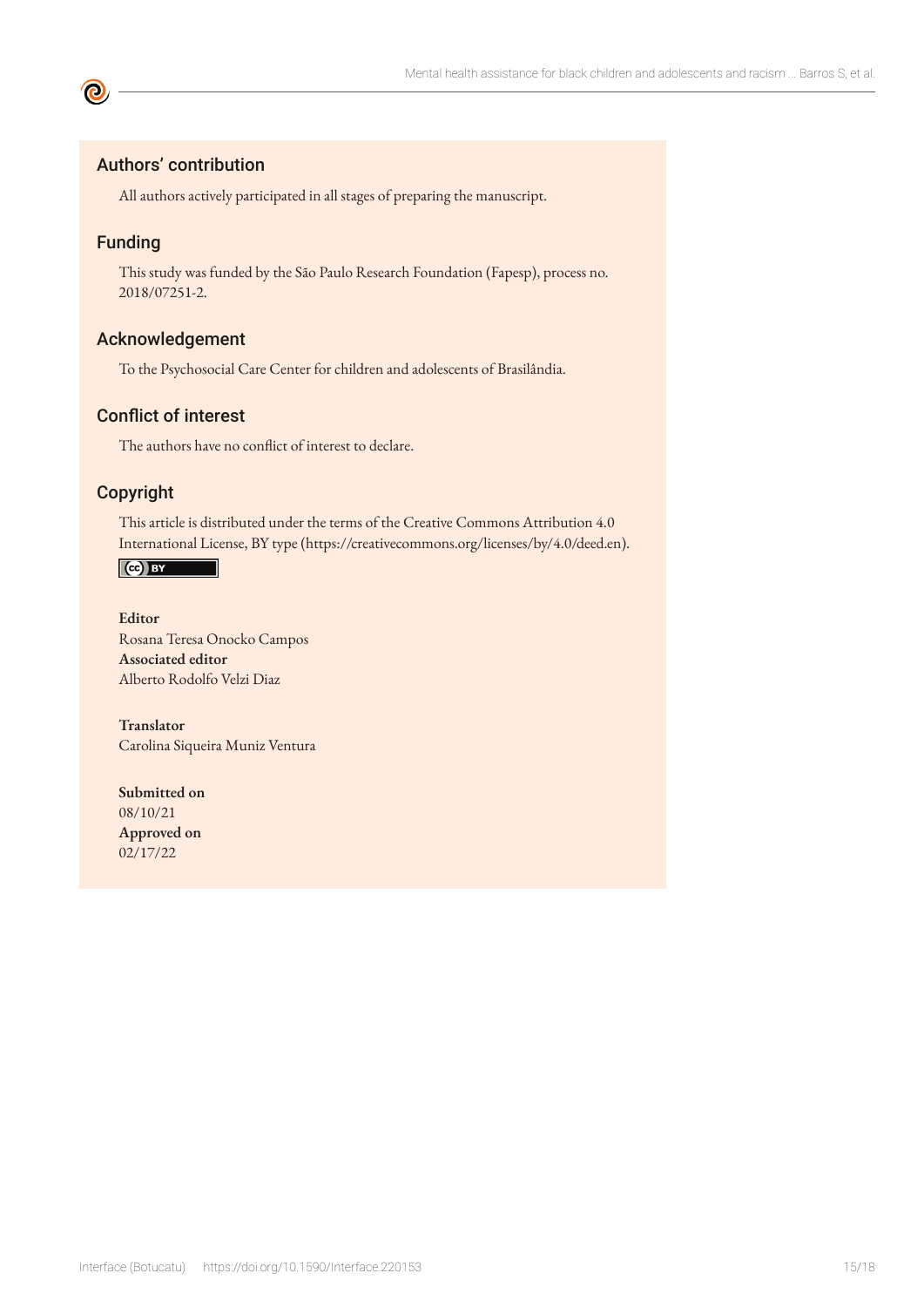## **References**

- 1. Kwate NOA, Goodman MS. Cross-sectional and longitudinal effects of racism on mental health among residents of black neighborhoods in New York City. Am J Public Health. 2015; 105:(4)711-8.
- 2. Faro A, Pereira ME. Raça, racismo e saúde: a desigualdade social da distribuição do estresse. Estud Psicol. 2011; 16(3):271-8.
- 3. Domingues PML, Nascimento ER, Oliveira JF, Barral FE, Rodrigues ER, Santos CCC, et al. Discriminação racial no cuidado em saúde reprodutiva na percepção de mulheres. Texto Contexto Enferm. 2013; 22(2):285-92.
- 4. Araujo NB, Marcon SR, Silva NG, Oliveira JRT. Perfil clínico e sociodemográfico de adolescentes que permaneceram e não permaneceram no tratamento em um CAPSad de Cuiabá/MT. J Bras Psiquiatr. 2012; 61(4):227-34.
- 5. David EC. Saúde mental e racismo: a atuação de um Centro de Atenção Psicossocial II Infantojuvenil [dissertação]. São Paulo: Faculdade de Ciências Humanas e da Saúde, Pontifícia Universidade Católica de São Paulo; 2018.
- 6. Chor D, Lima CRA. Aspectos epidemiológicos das desigualdades raciais em saúde no Brasil. Cad Saude Publica. 2005; 21(5):1586-94.
- 7. Williams DR. Miles to go before we sleep: racial inequities in health. J Health Soc Behav. 2012; 53(3):279-95.
- 8. Baumgarten A, Peron TB, Bastos JL, Toassi RFC, Hilgert JB, Hugo FN, et al. Experiências de discriminação relacionadas aos serviços de saúde: análise exploratória em duas capitais do Sul do Brasil. Epidemiol Serv Saude. 2015; 24(3):362-53.
- 9. Lima RC, Couto MCV, Solis FP, Oliveira BDC, Delgado PGG. Atenção psicossocial a crianças e adolescentes com autismo nos CAPSi da região metropolitana do Rio de Janeiro. Saude Soc. 2017; 26(1):196-207.
- 10. Laurell AC. A saúde-doença como processo social. Rev Mex Cienc Polit Soc. 1976; 84:131-57.
- 11. Breilh J. Epidemiologia crítica: ciência emancipadora e interculturalidade. Rio de Janeiro: Fiocruz; 2006.
- 12. Werneck J. Racismo institucional e saúde da população negra. Saude Soc. 2016; 25:(3)535-49.
- 13. Silva MCN, Machado MH. Health and work system: challenges for the nursing in Brazil. Cienc Saude Colet. 2020; 25(1):7-13.
- 14. Saraceno B. O futuro da psiquiatria e da saúde mental. Saude Debate. 2020; 44(3):29-32.
- 15. Almeida SL. O que é racismo estrutural? Belo Horizonte: Letramento; 2018.
- 16. Guimarães ASA. Racismo e anti-racismo no Brasil. São Paulo: Fundação de Apoio à Universidade de São Paulo, Editora 34; 1999.
- 17. Hasenbalg C, Silva NV. Notes on racial and political inequality in Brazil. In: Hanchard M, editor. Racial politics in contemporary Brazil. Durham: Duke University Press; 1999. p. 154-78.
- 18. Todorov T. On human diversity: nationalism, racism, and exoticism in French thought. Cambridge: Harvard University Press; 1993.
- 19. Munanga K. A difícil tarefa de definir quem é negro no Brasil. Estud Av. 2004; 18(50):51-66.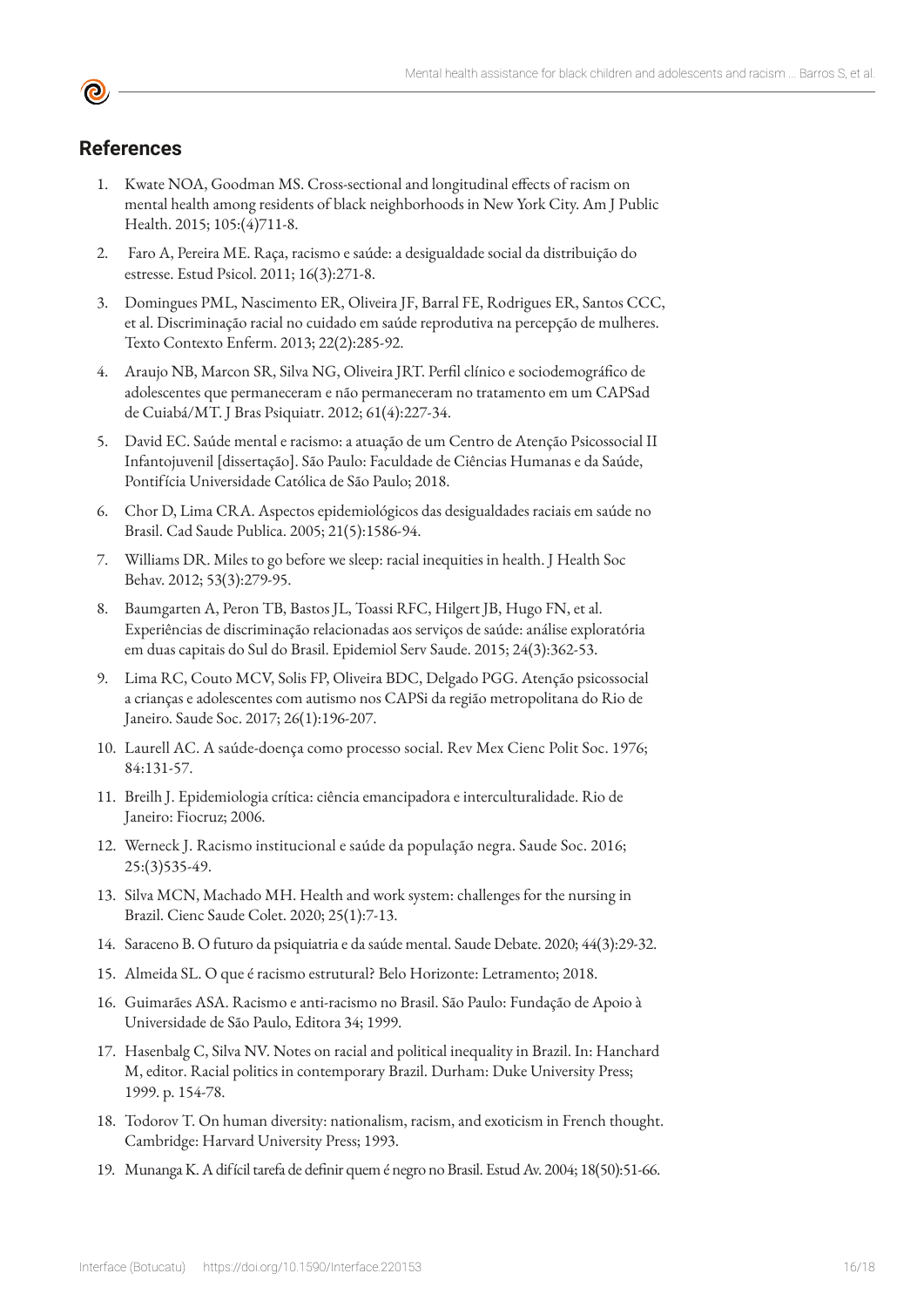20. Minayo MCS. O desafio do conhecimento. São Paulo: Hucitec; 1992.

<u>ල</u>

- 21. Santos JCD, Barros S, Huxley PJ. Social inclusion of the people with mental health issues: Compare international results. Int J Soc Psychiatry. 2018; 64(4):344-50.
- 22. Santos JC, Barros S, Santos IMM. Stigma: the perspective of workers on community mental health services-Brazil. Glob Qual Nurs Res. 2016; 3:233339361667044.
- 23. Munanga K. Por que ensinar a história da África e do negro no Brasil de hoje? Rev Inst Estud Bras. 2015; 62:20-31.
- 24. Schucman LV. Sim, nós somos racistas: estudo psicossocial da branquitude paulistana. Psicol Soc. 2014; 26(1):83-94.
- 25. Silva NG, Barros S, Azevedo FC, Batista LE, Policarpo VC. O quesito raça/cor nos estudos de caracterização de usuários de Centro de Atenção Psicossocial. Saude Soc. 2017; 26(1):100-14.
- 26. Silva HCB, Lima TCS. Racismo institucional: violação do direito à saúde e demanda ao Serviço Social. Rev Katalysis. 2021; 24(2):331-41.
- 27. Gonçalves MM. O racismo, sofrimento e adoecimento psíquico sob o paradigma histórico-cultural da subjetividade. In: Anais do 2o Simpósio Nacional de Epistemologia Qualitativa e Subjetividade; 2019; Brasília. Campinas: Galoá; 2019. Doi: https://doi.org/10.17648/sneqs-2019-110501.
- 28. Batista LE, Barros S. Confronting racism in health services. Cad Saude Publica. 2017; 33 Suppl 1:e00090516.
- 29. Silva A, Rosa TEC, Batista LE, Kalckmann S, Louvison MCP, Teixeira DSC, et al. Racial inequities and aging: analysis of the 2010 cohort of the Health, Welfare and Aging Study (SABE). Rev Bras Epidemiol. 2019; 21 Suppl 2:e180004.